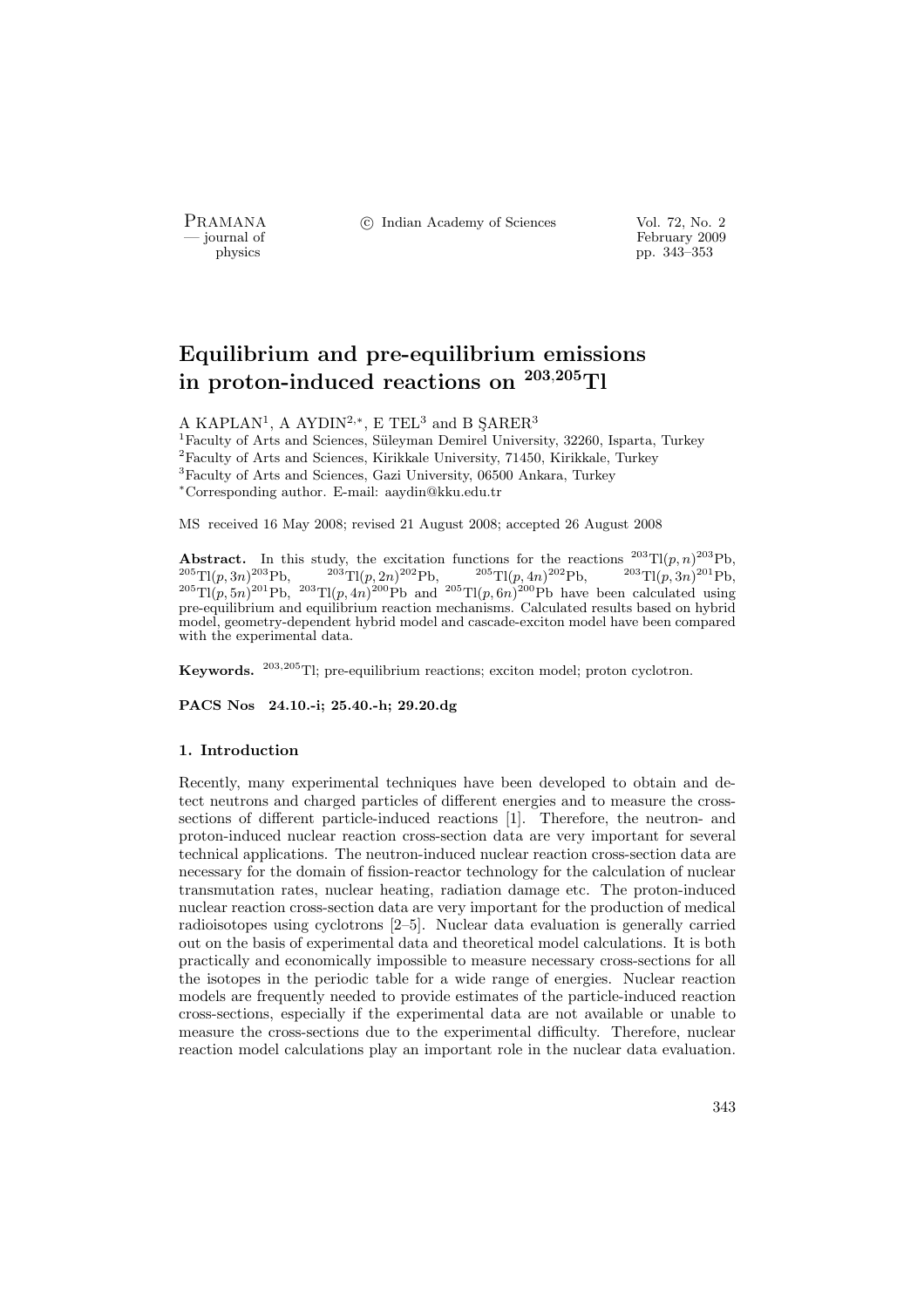Table 1. The Q-values, threshold energies and optimum energy ranges for  $^{203,205}$ Tl(p, xn) reactions.

| Reaction                                      | Residual<br>nucleus | Half-life and<br>decay mode | $Q$ -value<br>(MeV)    | Threshold<br>energy<br>(MeV) | Optimum<br>energy range<br>(MeV) |
|-----------------------------------------------|---------------------|-----------------------------|------------------------|------------------------------|----------------------------------|
| $^{203}$ Tl $(p, n)$<br>$^{205}$ Tl $(p, 3n)$ | $^{203}\mathrm{Pb}$ | 51.9 h (EC)                 | $-1.757$<br>$-15.960$  | 1.766<br>16.037              | $15 - 20$<br>$25 - 35$           |
| $^{203}$ Tl $(p, 2n)$<br>$^{205}$ Tl(p, 4n)   | $^{202}\mathrm{Pb}$ | $0.05$ My $(EC)$            | $-8.681$<br>$-22.883$  | 8.724<br>22.996              | $15 - 25$<br>$35 - 45$           |
| $^{203}$ Tl $(p, 3n)$<br>$^{205}$ Tl(p, 5n)   | $^{201}\mathrm{Pb}$ | 9.3 h (EC)                  | $-17.428$<br>$-31.630$ | 17.515<br>31.786             | $25 - 35$<br>$40 - 60$           |
| $^{203}$ Tl(p, 4n)<br>$^{205}$ Tl(p, 6n)      | $^{200}\mathrm{Pb}$ | 21.5 h (EC)                 | $-24.514$<br>$-38.716$ | 24.636<br>38.907             | $40 - 50$<br>$55 - 65$           |

Besides, these obtained data are necessary to develop more nuclear theoretical calculation models in order to explain nuclear reaction mechanisms and the properties of the excited states in different energy ranges.

In the present paper, using equilibrium and pre-equilibrium reaction mechanisms, the  $(p, xn)$  cross-section values for <sup>203</sup>Tl and <sup>205</sup>Tl target nuclei were investigated in a range of 10–100 MeV incident energy. Equilibrium and pre-equilibrium particle emissions during the decay process of a compound nucleus are very important for a better understanding of the nuclear reaction mechanism induced by medium energy particles. The highly excited nuclear system produced by charged particles first decays by emitting fast nucleons at the pre-equilibrium (PE) stage and later on by the emission of low-energy nucleons at the equilibrium (EQ) stage.

Thallium has two odd-mass stable isotopes with different abundances (<sup>203</sup>Tl  $(29.52\%)$  and  $^{205}$ Tl  $(70.48\%)$ ). Furthermore, its activation in some cases gives the same residual nucleus through different reaction channels, but very different Q-values and threshold energies, as seen in table 1. Contributions of equilibrium and pre-equilibrium reaction mechanisms have been investigated using different reaction model calculations. The excitation functions for the re- $\arctan s^{-203}$ Tl $(p, n)^{203}$ Pb,  $^{205}$ Tl $(p, 3n)^{203}$ Pb,  $^{203}$ Tl $(p, 2n)^{202}$ Pb,  $^{205}$ Tl $(p, 4n)^{202}$ Pb,  $^{203}$ Tl(p, 3n)<sup>201</sup>Pb, <sup>205</sup>Tl(p, 5n)<sup>201</sup>Pb, <sup>203</sup>Tl(p, 4n)<sup>200</sup>Pb and <sup>205</sup>Tl(p, 6n)<sup>200</sup>Pb were calculated. The excitation functions for pre-equilibrium calculations were newly calculated using hybrid model, geometry-dependent hybrid model and cascade-exciton model. The reaction equilibrium component was performed using the Weisskopf– Ewing model [6]. Calculation results have been also compared with the available excitation function measurements in literature.

#### 2. Basic calculation methods of cascade exciton model

The cascade–exciton model (CEM) combines essential features of the intranuclear cascade (INC) model with the exciton model. The CEM assumes that the reactions occur in three stages: INC, pre-equilibrium and equilibrium (or compound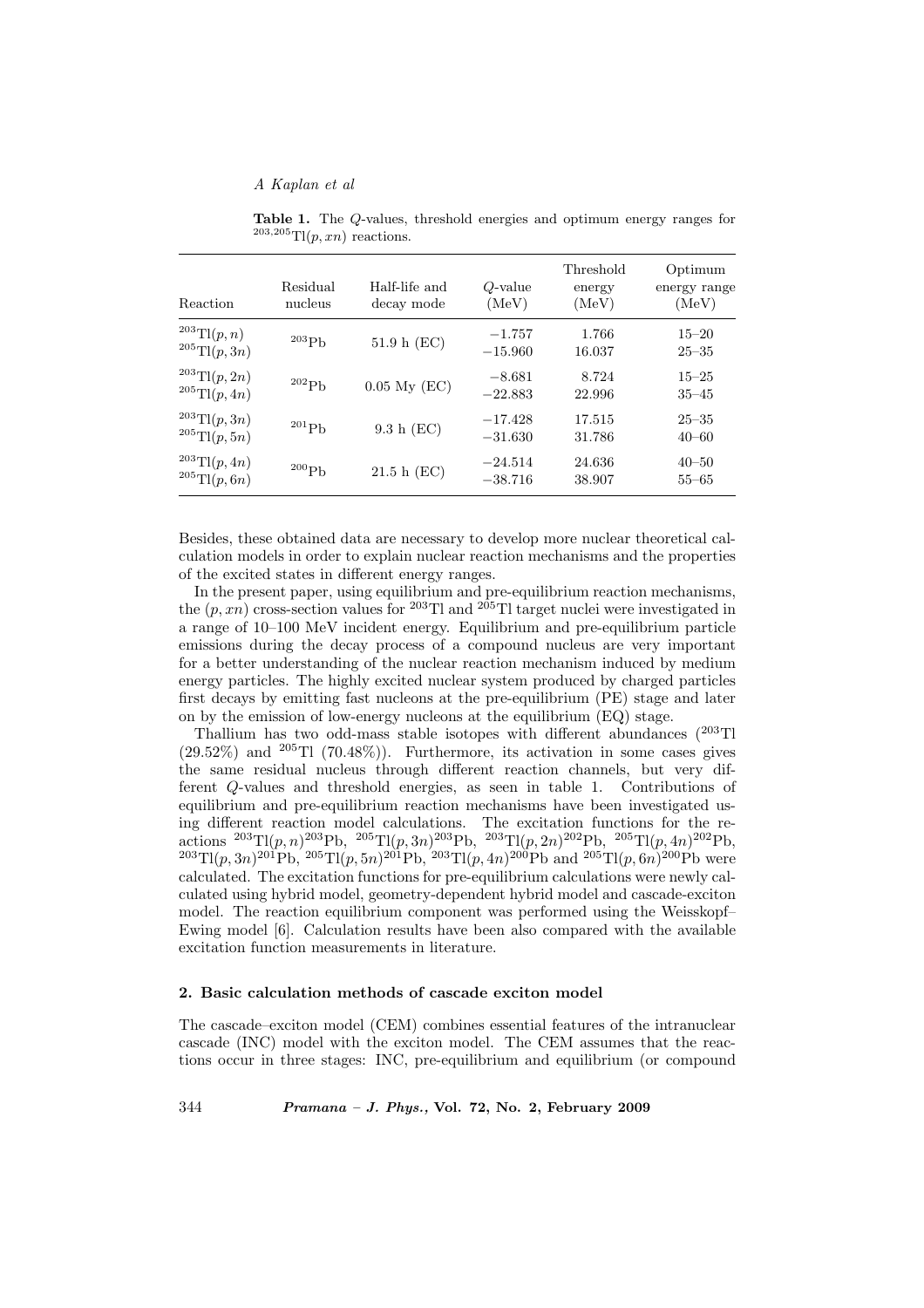## Proton-induced reactions on  $^{203,205}$  Tl

nucleus). In the intranuclear cascade step, incident particle interacts with the target nucleus through successive nucleon–nucleon hard collisions leading to the emission of high energy nucleons. After the intranuclear cascade stage of the reaction the nucleus is left in an excited state. This is the starting point for the second or pre-equilibrium stage of the reaction. In the evaporation phase of the reaction, the remaining nucleus de-excites either by evaporation or by fission. The cascade stage of interaction is described by the Dubna version of the intranuclear cascade model [7–9] and the subsequent interaction states are considered in terms of the exciton model of pre-equilibrium decay which includes the description of the equilibrium evaporative third stage of the reaction [9]. Generally, these three components may contribute to any experimentally measured quantity. In particular, for the inclusive particle spectrum [7], we have

$$
\sigma(p)dp = \sigma_{\text{in}}[N^{\text{cas}}(p) + N^{\text{prq}}(p) + N^{\text{eq}}(p)]dp,\tag{1}
$$

where p is a linear momentum,  $N<sup>cas</sup>$ ,  $N<sup>prq</sup>$  and  $N<sup>eq</sup>$  are respectively the cascade, the pre-equilibrium and the equilibrium components. The inelastic cross-section  $\sigma_{\rm in}$ is not taken from the experimental data or independent optical model calculations, but it is calculated within the cascade model itself. Hence the CEM predicts the absolute values for calculated characteristics and does not require any additional data or special normalization of its results.

## 3. Basic calculation methods of hybrid and geometry-dependent hybrid model

The hybrid model for pre-compound decay is formulated by Blann and Vonach [10] as

$$
\frac{d\sigma_{\nu}(\varepsilon)}{d\varepsilon} = \sigma_{\rm R} P_{\nu}(\varepsilon)
$$
  
\n
$$
P_{\nu}(\varepsilon) d\varepsilon = \sum_{\substack{n=n_0\\ \Delta n = +2}}^{\bar{n}} \bar{n}_{n} \left[ \frac{n}{\lambda \nu} N_{\rm n}(\varepsilon, U) / N_{\rm n}(E) \right] g d\varepsilon
$$
  
\n
$$
\times \left[ \frac{\lambda_{\rm c}(\varepsilon)}{\lambda_{\rm c}(\varepsilon)} / (\lambda_{\rm c}(\varepsilon) + \lambda_{+}(\varepsilon)) \right] D_{\rm n}, \tag{2}
$$

where  $\sigma_R$  is the reaction cross-section,  $_n\chi_{\nu}$  is the number of particle type  $\nu$  (proton or neutron) in n exciton hierarchy,  $P_{\nu}(\varepsilon)d\varepsilon$  represents number of particles of the  $\nu$  (neutron or proton) emitted into the unbound continuum with channel energy between  $\varepsilon$  and  $\varepsilon + d\varepsilon$ . The quantity in the first set of square brackets of eq. (2) represents the number of particles to be found (per MeV) at a given energy  $\varepsilon$  for all scattering processes leading to an n exciton configuration.  $\lambda_c(\varepsilon)$  is the emission rate of a particle into the continuum with channel energy  $\varepsilon$  and  $\lambda_+(\varepsilon)$  is the intranuclear transition rate of a particle. It has been demonstrated that the nucleon–nucleon scattering energy partition function  $N_n(E)$  is identical to the exciton state density  $\rho_n(E)$ , and may be derived by certain conditions on N–N (nucleon–nucleon) scattering cross-sections [10,11]. The second set of square brackets in eq. (2) represents the fraction of the  $\nu$  type particles at an energy which should undergo emission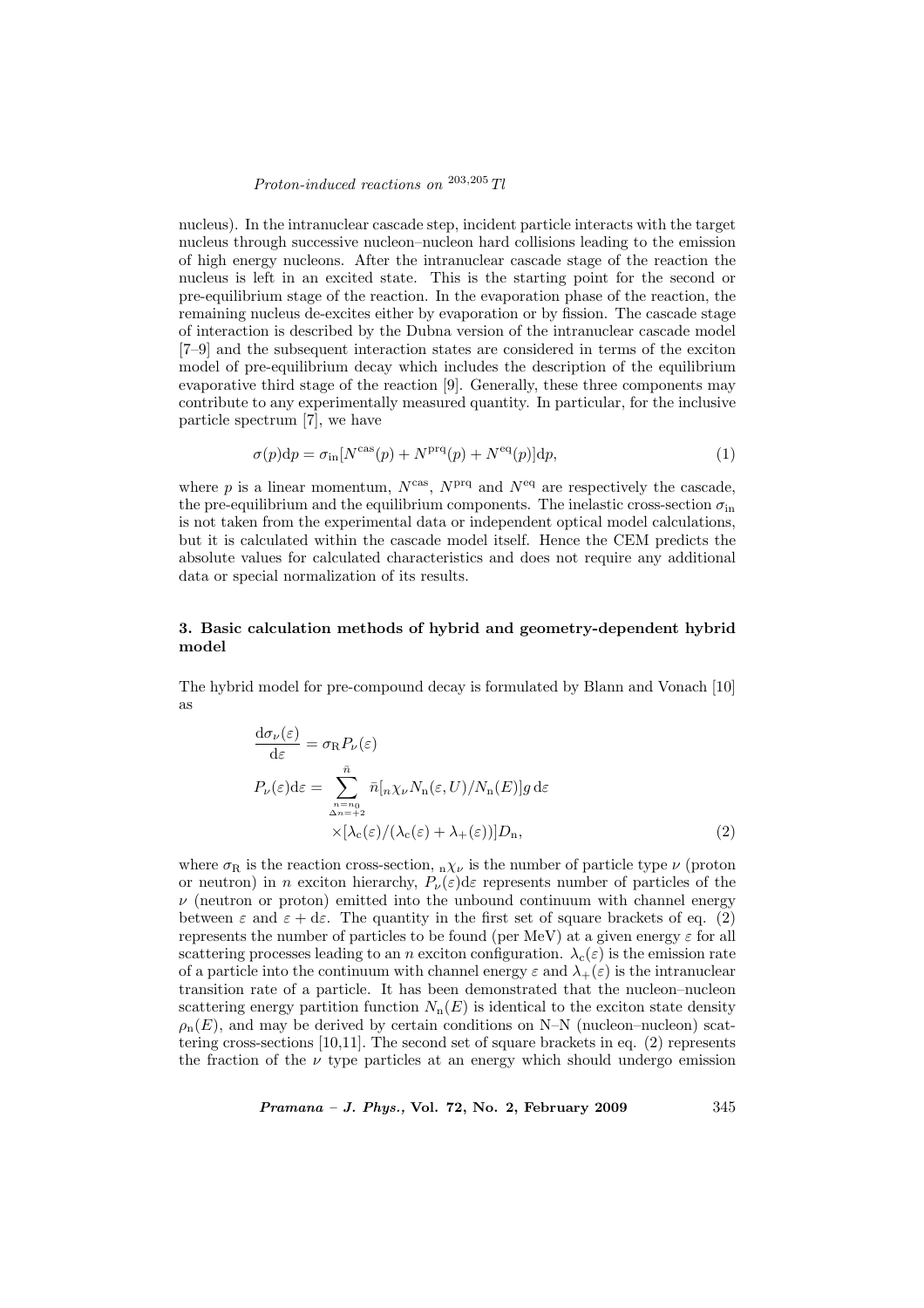into the continuum, rather than making an intranuclear transition.  $D_n$  represents the average fraction of the initial population surviving to the exciton number being treated.

The intranuclear cascade calculation results indicated that the exciton model deficiency resulted from a failure to properly reproduce enhanced emission from the nuclear surface [10]. In order to provide a first-order correction for this deficiency the hybrid model was reformulated by Blann and Vonach [10]. In this way the diffuse surface properties sampled by the higher impact parameters were crudely incorporated into the pre-compound decay formalism, in the geometry-dependent hybrid model (GDH). The differential emission spectrum is given in the GDH as

$$
\frac{d\sigma_{\nu}(\varepsilon)}{d\varepsilon} = \pi \lambda^2 \sum_{l=0}^{\infty} (2l+1) T_l P_{\nu}(l,\varepsilon)
$$
\n(3)

where  $\lambda$  is the reduced de Broglie wavelength of the projectile and  $T_l$  represents transmission coefficient for the lth partial wave. Using the total pre-compound neutron emission spectrum  $d\sigma_n(\varepsilon)/d\varepsilon$ , the cross-section which could be involved in the emission of two neutrons is calculated as  $\sigma_{2n} = \int_{U=0}^{E-B_{2n}}$  $U_{U=0}^{E-B_{2n}}(\mathrm{d}\sigma_{n}(\varepsilon)/\mathrm{d}\varepsilon)\mathrm{d}\varepsilon$ , where  $B_{2n}$  represents the sum of the first and the second neutron binding energies.

The geometry-dependent influences are manifested in two distinct manners in the formulation of the GDH model. The more obvious is the longer mean free path predicted for nucleons in the diffuse surface region. The second effect is less physically secure, yet seems to be important in reproducing experimental spectral shapes.

#### 4. Basic calculation methods of equilibrium model

Equilibrium emission is calculated according to Weisskopf–Ewing (WE) model [6] neglecting angular momentum. In the evaporation, the basic parameters are binding energies, inverse reaction cross-section, the pairing and the level-density parameters. The reaction cross-section for incident channel  $a$  and exit channel  $b$  can be written as

$$
\sigma_{ab}^{\text{WE}} = \sigma_{ab}(E_{\text{inc}}) \frac{\Gamma_b}{\sum_{b'} \Gamma_{b'}},\tag{4}
$$

where  $E_{\text{inc}}$  is the incident energy,  $\Gamma_b = \frac{2s_b+1}{\pi^2 \hbar^2} \mu_b$  $\int d\varepsilon \sigma_b^{\rm inv}(\varepsilon) \varepsilon \frac{\omega_1(U)}{\omega_1(E)}$  $\frac{\omega_1(U)}{\omega_1(E)}$ , U is the excitation energy of the residual nucleus,  $\mu_b$  is the reduced mass,  $s_b$  is the spin and the total single-particle level density is taken as

$$
\omega_1(E) = \frac{1}{\sqrt{48}} \frac{\exp[2\sqrt{\alpha(E - D)}]}{E - D}; \quad \alpha = \frac{6}{\pi^2} g,\tag{5}
$$

where  $\sigma_b^{\text{inv}}$  is the inverse reaction cross-section, E is the excitation energy of the compound nucleus,  $D$  is the pairing energy and  $q$  is the single particle level density.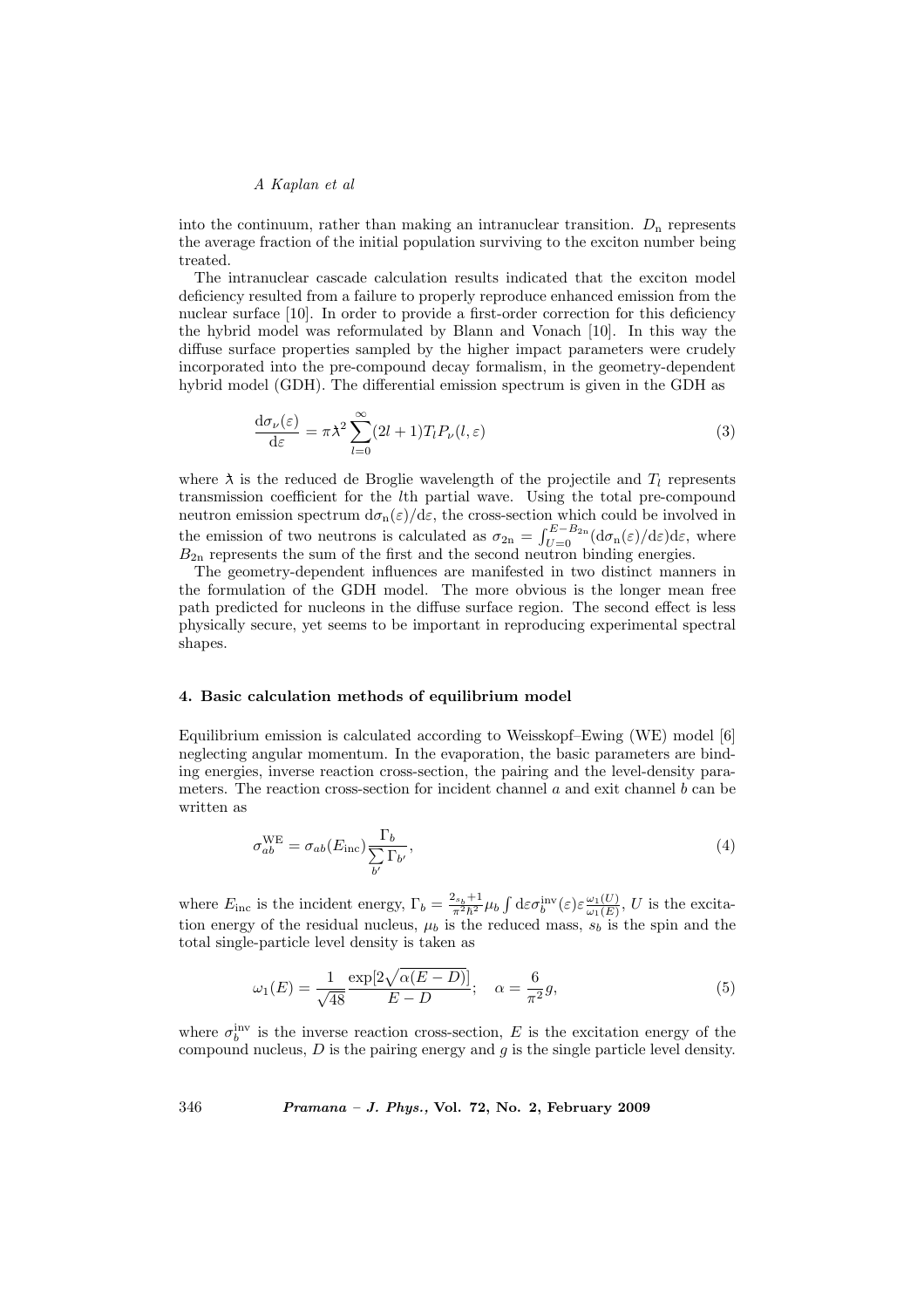#### 5. Calculations and analysis

The present paper describes new calculations on the excitation functions of  $^{203}$ Tl(p, n)<sup>203</sup>Pb,  $^{205}$ Tl(p, 3n)<sup>203</sup>Pb,  $^{203}$ Tl(p, 2n)<sup>202</sup>Pb,  $^{205}$ Tl(p, 4n)<sup>202</sup>Pb,  $^{203}$ Tl $(p, 3n)$ <sup>201</sup>Pb,  $^{205}$ Tl $(p, 5n)$ <sup>201</sup>Pb,  $^{203}$ Tl $(p, 4n)$ <sup>200</sup>Pb and  $^{205}$ Tl $(p, 6n)$ <sup>200</sup>Pb reactions carried out in the 10–100 MeV proton incident energy range.

In the calculations, the codes ALICE/ASH [12] and CEM95 [8] have been used. The pre-equilibrium calculations on the excitation functions were carried out with ALICE/ASH computer code [12] for hybrid model and the geometry-dependent hybrid model, and CEM95 computer code [8] for cascade exciton model. And also the reaction equilibrium component in ALICE/ASH computer code is done using a traditional compound nucleus model of Weisskopf and Ewing [6]. The ALICE/ASH code is an advanced and modified version of the ALICE-91 code [13]. The ALICE/ASH code can be applied for the calculation of excitation functions, energy and angular distribution of secondary particles in nuclear reactions induced by nucleons and nuclei up to an energy range of 300 MeV. The generalized superfluid nuclear model [14] has been applied for nuclear level density calculations in the ALICE/ASH code. Model parameters were taken from ref. [15]. We used the initial exciton number as  $n_0 = 3$  (1 proton, 1 neutron and 1 hole). A detailed description of the ALICE/ASH code can be found in ref. [12].

Other calculations have been made in the framework of cascade–exciton model (CEM) by making use of CEM95 code [8] with the level density parameter using the systematic of Iljinov et al [16]. A detailed description of the CEM95 can be found in ref. [8].

# 5.1 Production of  $203Pb$

There is no experimental data for  ${}^{203}$ Tl $(p, n) {}^{203}$ Pb reaction. Therefore, we have given only theoretical calculations in figure 1. The calculation for the excitation function of  ${}^{205}Tl(p,3n){}^{203}Pb$  reaction is compared with the reported experimental values in figure 5 [17]. The pre-equilibrium calculations (hybrid and GDH models) and cascade-exciton model calculations are in good agreement with the experimental data. Also, the equilibrium calculations are in good agreement with the measurements up to 35 MeV. The optimum energy range for the production of <sup>203</sup>Pb (in <sup>205</sup>Tl $(p, 3n)$ <sup>203</sup>Pb reaction) is  $E_p = 35 \rightarrow 20$  MeV, and so this process can be employed in a small cyclotron.

# 5.2 Production of  $202Pb$

There is no experimental data for  ${}^{203}$ Tl $(p, n)$  ${}^{203}$ Pb reaction, and therefore we have given only theoretical calculations in figures 2 and 6.

## 5.3 Production of  $^{201}Pb$

The calculated excitation functions of <sup>203</sup>Tl $(p, 3n)$ <sup>201</sup>Pb and <sup>205</sup>Tl $(p, 5n)$ <sup>201</sup>Pb reactions are compared with the experimental values in figures 3 and 7. High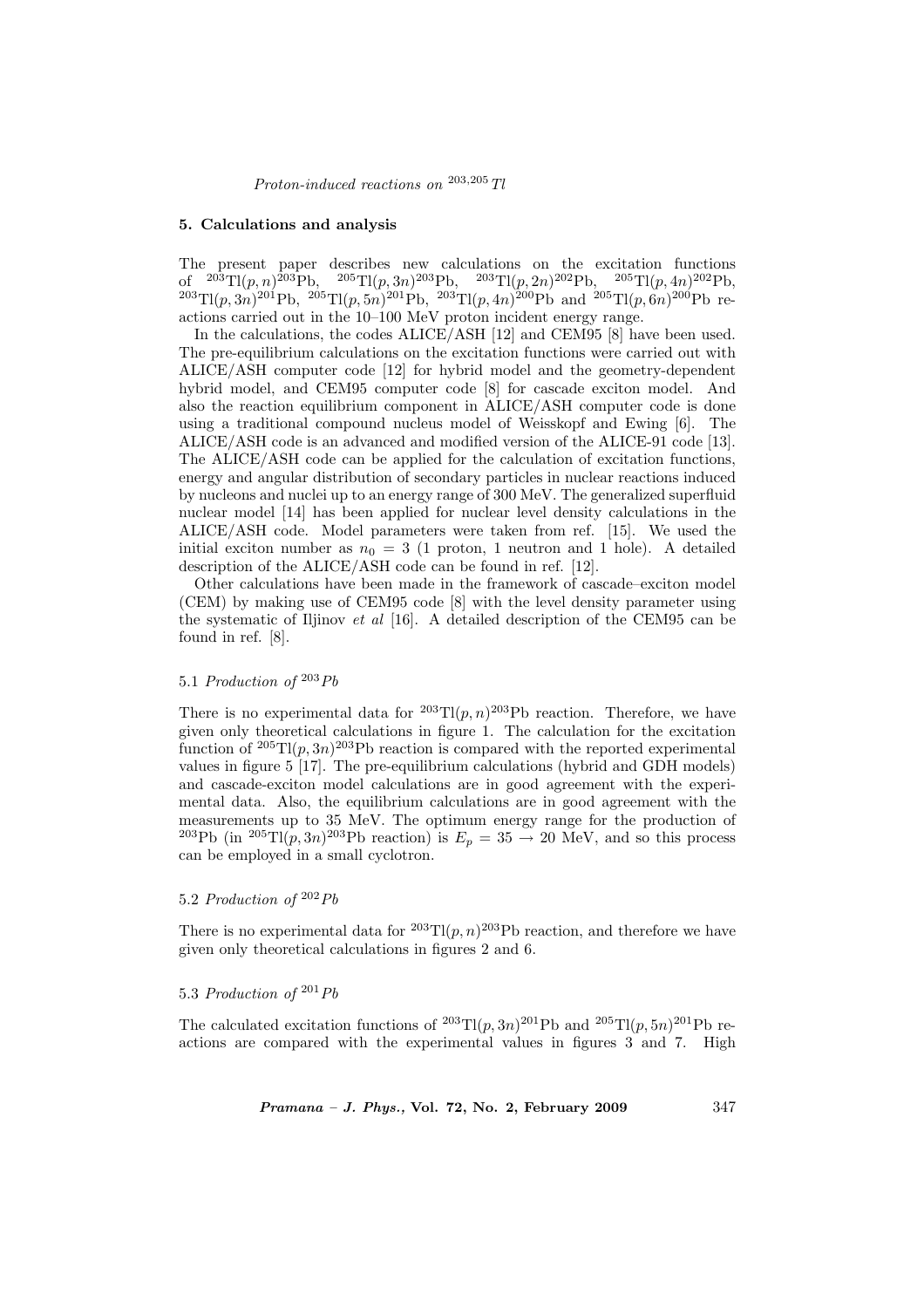

Figure 1. The comparison of calculated excitation functions of  $^{203}$ Tl(p, n)<sup>203</sup>Pb reaction. No experimental data are reported in literature.



Figure 2. The comparison of calculated excitation functions of  $^{203}$ Tl(p, 2n)<sup>202</sup>Pb reaction. No experimental data are reported in literature.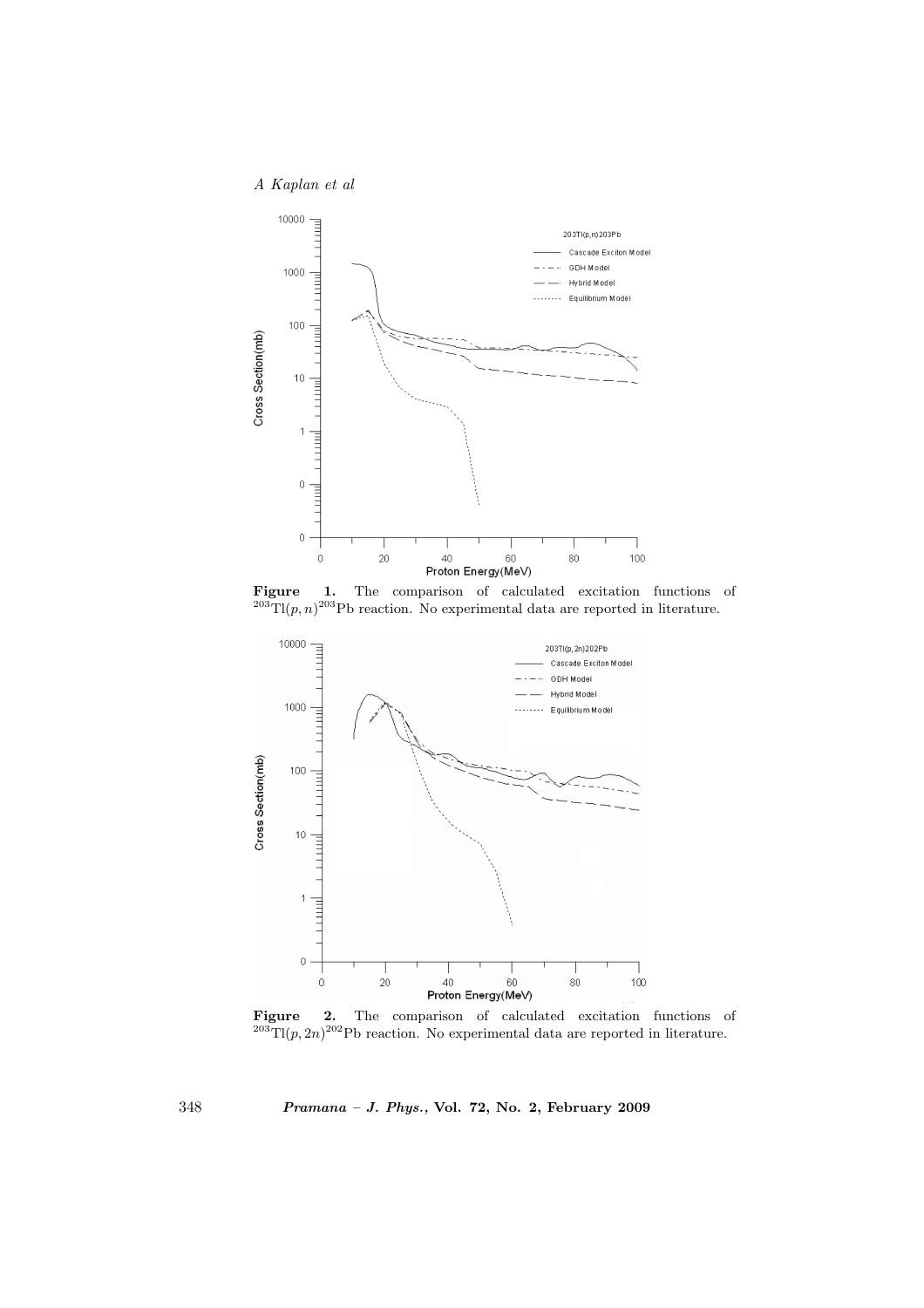# $\emph{Proton-induced reactions on }^{203,205}\emph{Tl}$



Figure 3. The comparison of calculated excitation functions of  $^{203}$ Tl(p, 3n)<sup>201</sup>Pb reaction with the values reported in literature.



Figure 4. The comparison of calculated excitation functions of  $^{203}$ Tl(p, 4n)<sup>200</sup>Pb reaction with the values reported in literature.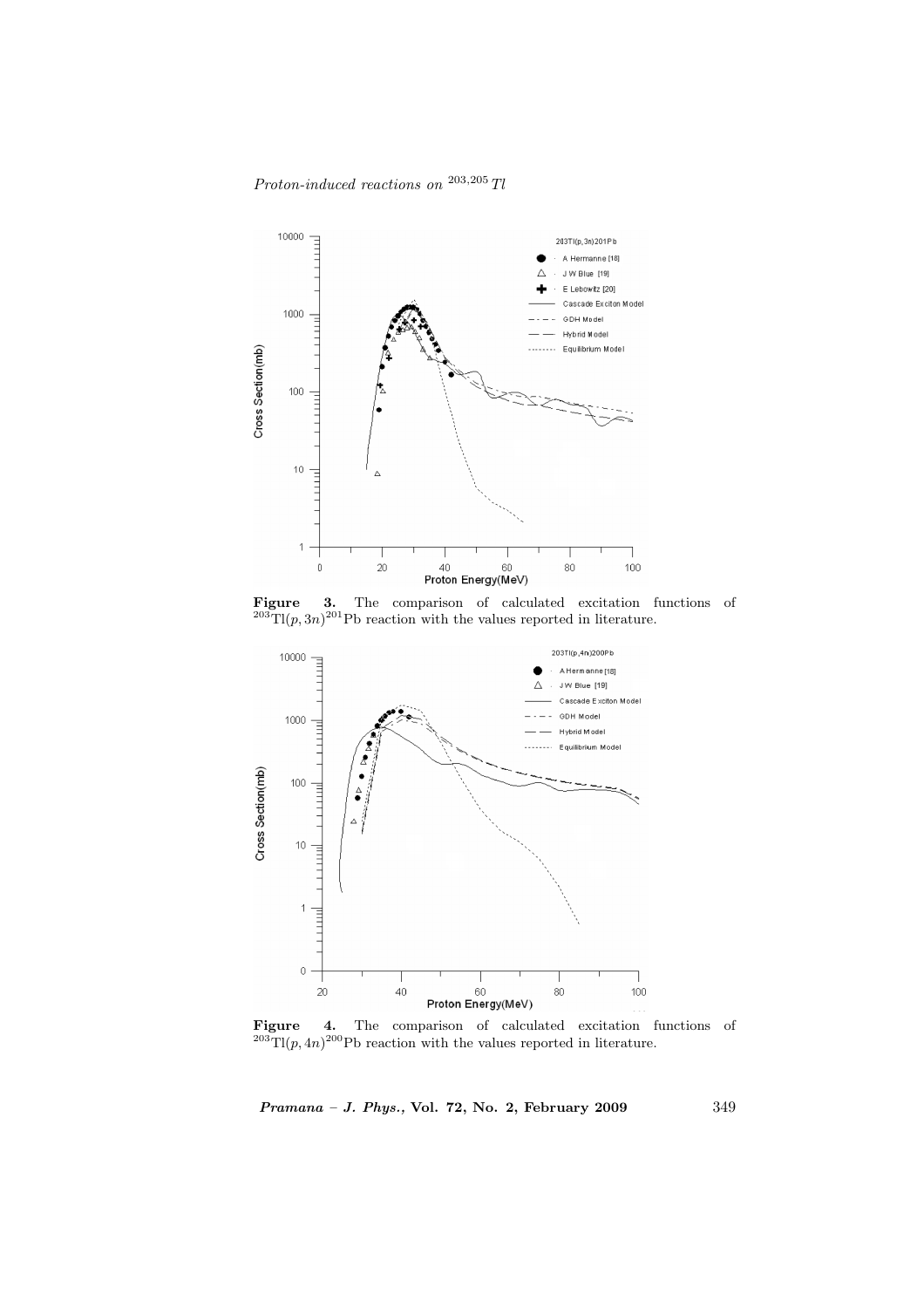

Figure 5. The comparison of calculated excitation functions of  $^{205}$ Tl(p, 3n)<sup>203</sup>Pb reaction with the values reported in literature.



Figure 6. The comparison of calculated excitation functions of  $^{205}$ Tl(p, 4n)<sup>202</sup>Pb reaction. No experimental data are reported in literature.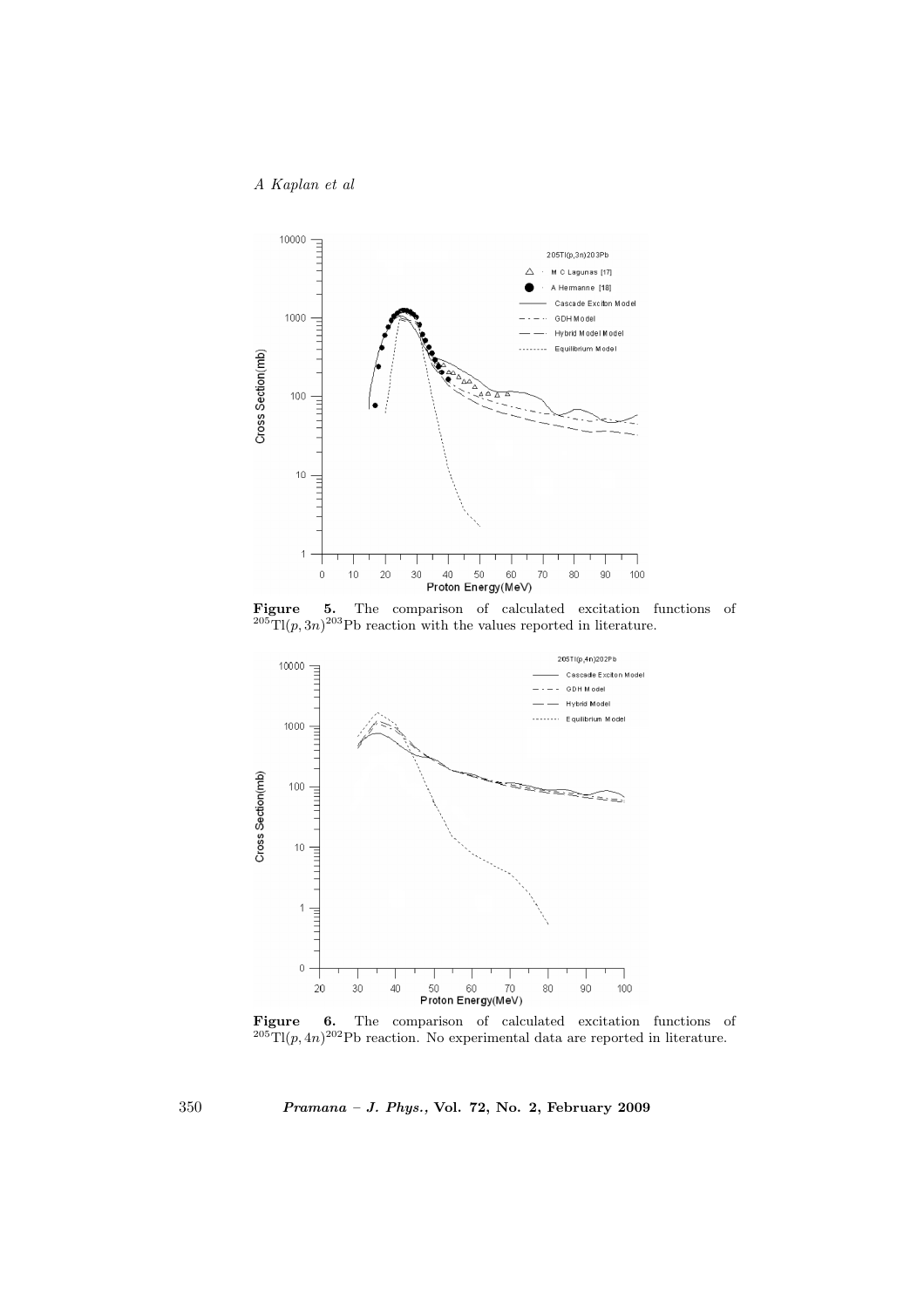# $\emph{Proton-induced reactions on }^{203,205}\emph{Tl}$



Figure 7. The comparison of calculated excitation functions of  $^{205}$ Tl(p, 5n)<sup>201</sup>Pb reaction with the values reported in literature.



Figure 8. The comparison of calculated excitation functions of  $^{205}$ Tl(p, 6n)<sup>200</sup>Pb reaction with the values reported in literature.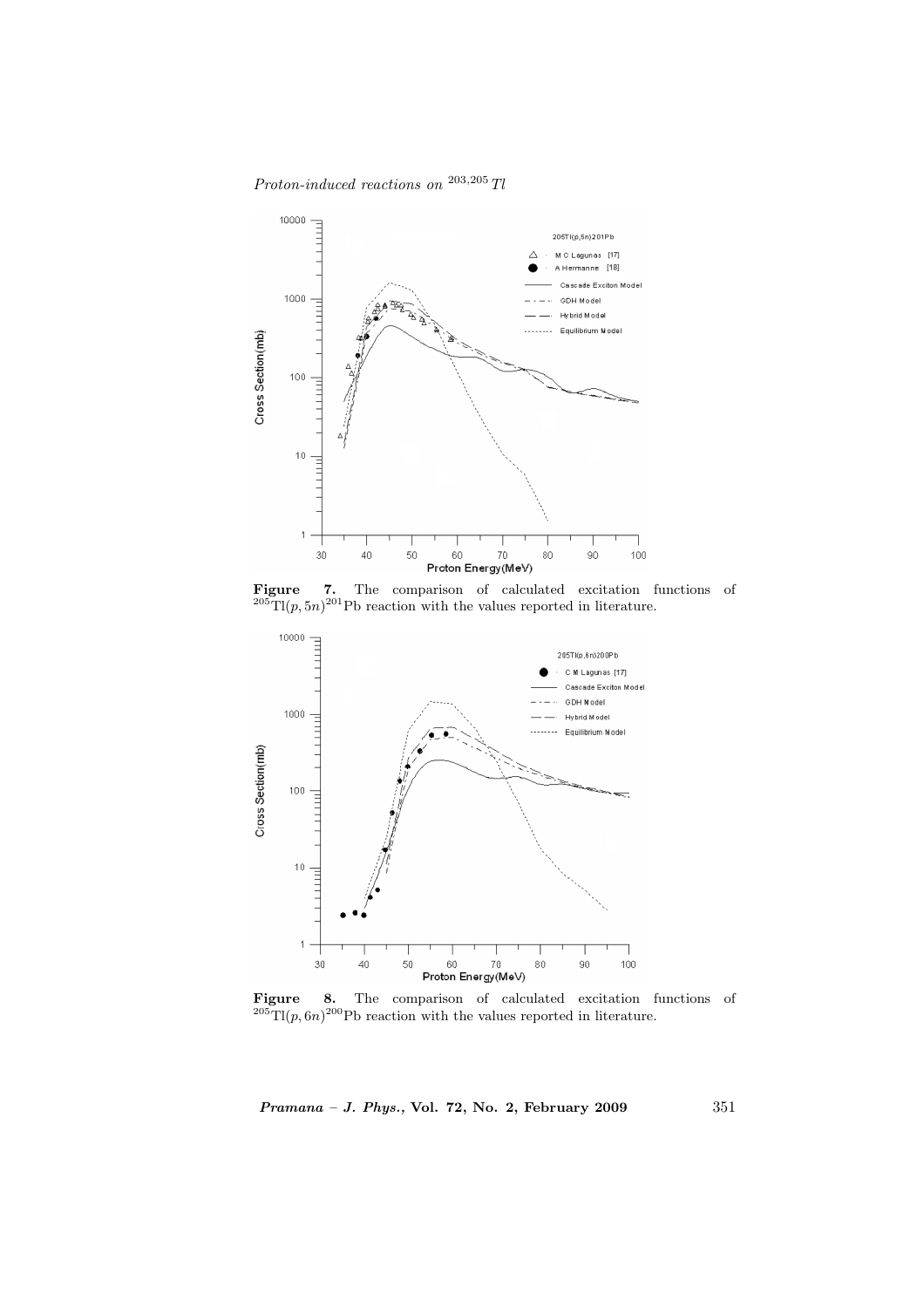discrepancies are observed in experimental data for  $203T1(p, 3n)$   $201Pb$  reaction. The pre-equilibrium calculations (hybrid and GDH models) are in good agreement with the measurements of Hermanne  $et$  al [18]. The cascade exciton model calculations (CEM95) are in good agreement with the experimental values of Blue  $et \ al$  [19] and Lebowitz *et al* [20]. For  ${}^{205}Tl(p, 5n){}^{201}Pb$  reaction, the pre-equilibrium calculations (hybrid and GDH models) are in good agreement with the measurements. In the energy region between 40 and 45 MeV, the equilibrium calculations give high results. Also the cascade exciton model calculations (CEM95) are lower than the experimental values.

## 5.4 Production of  $200Pb$

The calculated excitation functions of  ${}^{203}Tl(p,4n){}^{200}Pb$  and  ${}^{205}Tl(p,6n){}^{200}Pb$  reactions are compared with the experimental values in figures 4 and 8. The equilibrium calculations of  $^{203}T1(p,4n)^{200}Pb$  reaction are in good agreement with the measurements between 30 and 40 MeV. For  ${}^{205}Tl(p,6n){}^{200}Pb$  reaction the pre-equilibrium calculations (hybrid and GDH models) are in good agreement with the measurements. In the energy region above 45 MeV, the equilibrium calculations give too high results. The cascade-exciton model calculations (CEM95) are in good agreement with the experimental values at energies below 45 MeV.

## 6. Conclusions

In the present paper, using equilibrium and pre-equilibrium reaction mechanisms, the  $(p, xn)$  cross-section values for <sup>203</sup>Tl and <sup>205</sup>Tl target nuclei have been calculated for 10–100 MeV incident energy ranges.

The calculation results on the excitation functions and the optimum energy ranges for reaction process are given in figures 1–8 and table 1. Generally the new model calculations used for all reactions are in good agreement with the measurement data. Also as can be seen in figures 1–8, the high energy part of the experimental excitation functions cannot account for by the equilibrium decay mechanism and the pre-equilibrium emission must be considered along with compound nucleus decay. Besides, the pre-equilibrium effects increase as the incident energy increases. The results of this study are in good agreement with the earlier investigations [5,21–24].

#### Acknowledgment

This work has been supported by State Planning Organization of Turkey project DPT-2006K  $\#$  120470. The authors would like to thank C H M Broeders, A Yu Konobeyev, Yu A Korovin, V P Lunev, M Blann for supporting ALICE/ASH-code.

#### References

[1] R A Forrest, J Kopecky and J-Ch Sublet, The European Activation File: EAF-2005 Cross Section Library, UKAEA FUS 515 (2005)